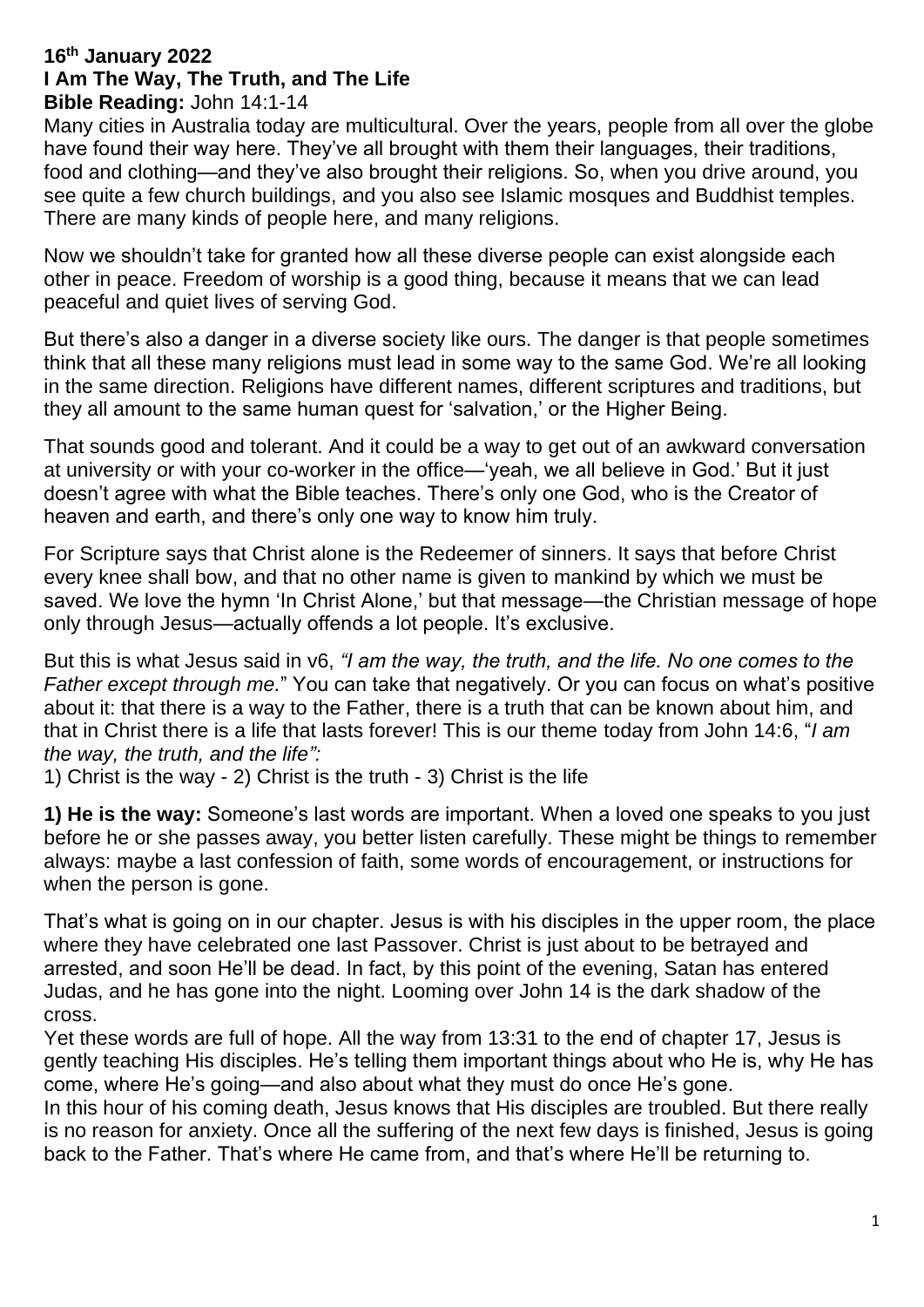And here is the really good news that Christ shares: if heaven is the destination of Jesus, then it's also the destination of his followers! Listen to what He says:

*"In my Father's house are many mansions…I go to prepare a place for you. And if I go and prepare a place for you, I will come again and receive you to myself; that where I am, there you may be also"* (v2-3). He won't leave us orphans. His believers won't be refugees forever. From the first moment we believe in Christ, we are homeward bound!

*'I will receive you to myself.*' It sounds simple, yet the disciples aren't so sure about this. They question Jesus about what He's saying exactly, not just once or twice, but three times. First Thomas does in v5, then Philip in v8, and Judas (not Iscariot) in v22.

For example, notice the question that Thomas asks just before our text. Jesus has just said, *"You know where I'm going, and you know how to get there."* And then Thomas says, *"Lord, we do not know where you are going, and how can we know the way?"* (v 5). In other words, what on earth did Jesus mean about going to the Father? What did He mean about knowing the way to God and to glory?

It's not that Thomas and the other disciples didn't long for God's presence. His covenant people have always desired to draw near to God, like in Psalm 42, "*My soul thirsts for God,*  for the living God. When shall I come and appear before God?" (v 2). A true child of God will want closeness with God, rejoices to seek him—that's what we were made for.

Jesus has been teaching his disciples about this pathway for three years. So, by John 14, He can say to the disciples in all seriousness, "*You know the way back to God. If you know me, then you know which path to take. I'm going to glory soon, but our separation is only temporary. Soon you'll come after me, and you'll be with me. But whether now or later, you can come to the Father only through me."* 

We get a picture of this from the ancient world. Imagine a powerful king seated on his throne, like a Pharoah or Caesar. Any access to his presence would be carefully controlled by one of his officials. Not just anyone could approach—and certainly not on your own. If you dared to come near, it'd probably mean certain death. But supposing that king had a beloved son, he would put aside the requirement. No permission needed: his son could freely enter. And even the friends of the son, if they went with him, they could go in to see the king. That's who Jesus is: He is the beloved Son. And for us sinners, when we go with him, He is our way back to the heavenly Father.

When Jesus says this, He doesn't mean that He found the way. He's not like one of those intrepid explorers who charted a route to the North Pole. Christ didn't find the way: He is the way! When we are joined to him by faith, when our life is hidden with Christ, He brings us to the Father.

Listen to what Hebrews 10 says about the work of Christ, *"Since we have confidence to enter the Most Holy Place by the blood of Jesus, by a new and living way opened for us through the curtain, that is, his body… let us draw near to God with a sincere heart"* (v19-20, 22). Because Christ died for sin on the cross, the way to God is now open for all. But here's the thing. There is one requirement to go this way, that we are united to Christ by faith. It's through being joined to him in love. Remember who was allowed to go in and see the great King: only those who are the friends of the Son.

And who are his friends? Christ says in the next chapter that his friends are those who know the things that He says, and who put them into practice. You're known by the company you keep; by the people you spend so much time with, you begin to resemble them. So, are you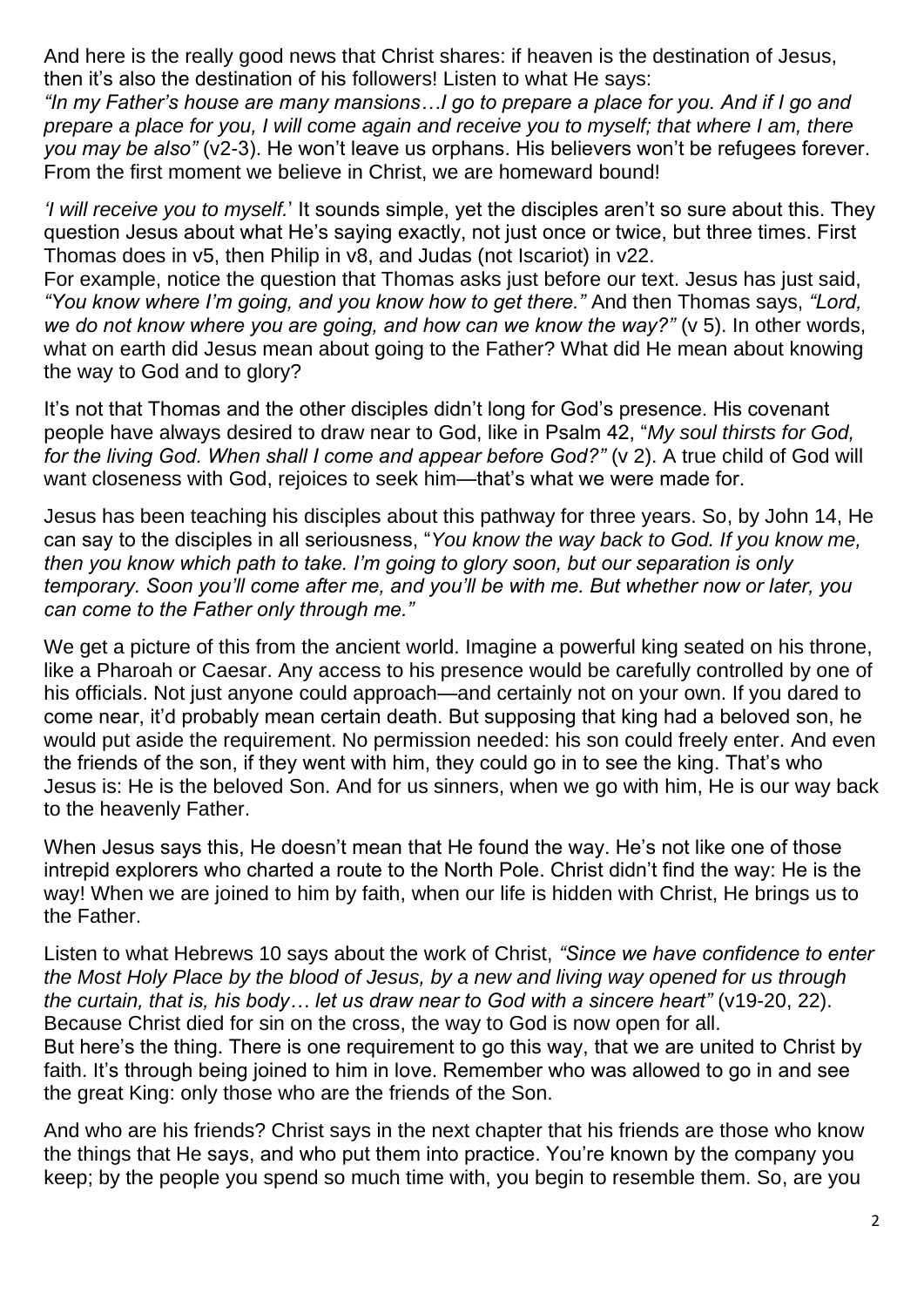the friend of Christ? Are you spending the kind of time with Christ that you are being conformed to him? Is it your life's one aim to trust in Christ, and to live by his Word in everything?

**2) He is the truth:** We live in a time of mass confusion, moral chaos, and social unrest. So many people just don't know what to think anymore. Not that there's a lack of information.

We can put our fingers onto more resources and knowledge that anyone who lived before us. So many websites, so many experts, so many theories, so many ideologies—and that's the problem. Who do we believe? How do you sort through it all and know who to listen to?

A bit later in John's Gospel, we hear a haunting question. It's asked by Pontius Pilate, with Jesus before him on trial. Jesus has just told this Roman governor that He came to bear witness to the truth. Then comes Pilate's question, *"What is truth?"* (18:38). That's the same thing many ask today: "What is truth?"

It's the spirit of this age to say that no one has a monopoly on the truth—no one can say that theirs is the only way. And finding truth becomes so difficult because of who dominates this world, the devil. In John 8 Jesus called Satan a liar, and "the father of lies." With Satan still prowling, the truth will always be under attack. So, people agonize: "Is this behaviour, right? Where is God, and who is God? Is this God worthy of my worship, or should I look somewhere else? What is truth?"

Christ is the truth. When we have Him, we have access to the very truth of God. For to know the Son is to know the Father! Though God is far above us—eternal, immortal, invisible—in Christ we learn about God's character. For when we look at Jesus, we see the God of amazing grace. At the same time as we look at Jesus, we see the God of steadfast patience, and never-ending faithfulness. When we look at Jesus, we see the God who is perfect justice, and awesome holiness, and heavenly majesty.

You can tell that the disciples still don't get it. Listen to what Philip says a few verses later, "Lord, show us the Father, and it is sufficient for us" (v 8). Philip wants a special revelation, but there is no need, because Jesus is in God and God in him. His words and acts are the words and acts of God. So, Christ has to say it again, *"He who has seen me has seen the Father"* (v 9). He embodies God's own truth, so real you can see and touch and hear it.

In many of the religions in this world, God is the mysterious 'other.' Their gods are impenetrable, usually distant, and often unpredictable. Even when people say that they have rejected organized religion, they keep looking for meaning, for purpose, for 'god.' A Christian thinker named Blaise Pascal called it a 'god-shaped hole' in everyone's life. And this God is elusive, hard to find, always shifting in shape and meaning. The god you're looking for ends up looking a lot like yourself!

But God allows us to know the truth. There's no need to presume or speculate or imagine what God is like. We know it from his Word, and we learn it from Jesus His Son. And Christ also shows the truth of what this God expects from us.

That's such a gift, because believers have always struggled to find out God's will. We wish that God would tell us the truth about what we should do with our life, what to study next year, what vocation to pursue. We wish God would tell us how to solve this difficult problem in our family, or in the church. But God doesn't tell us everything, and He doesn't lay out the next five years of our life plainly for us to see. But through Christ, God does tell us the truth about how we are to live in this time. Love God. Trust Jesus. Serve your church. Love your neighbour. Go with the Lord. If you know Jesus Christ truly and fully—even if you know little